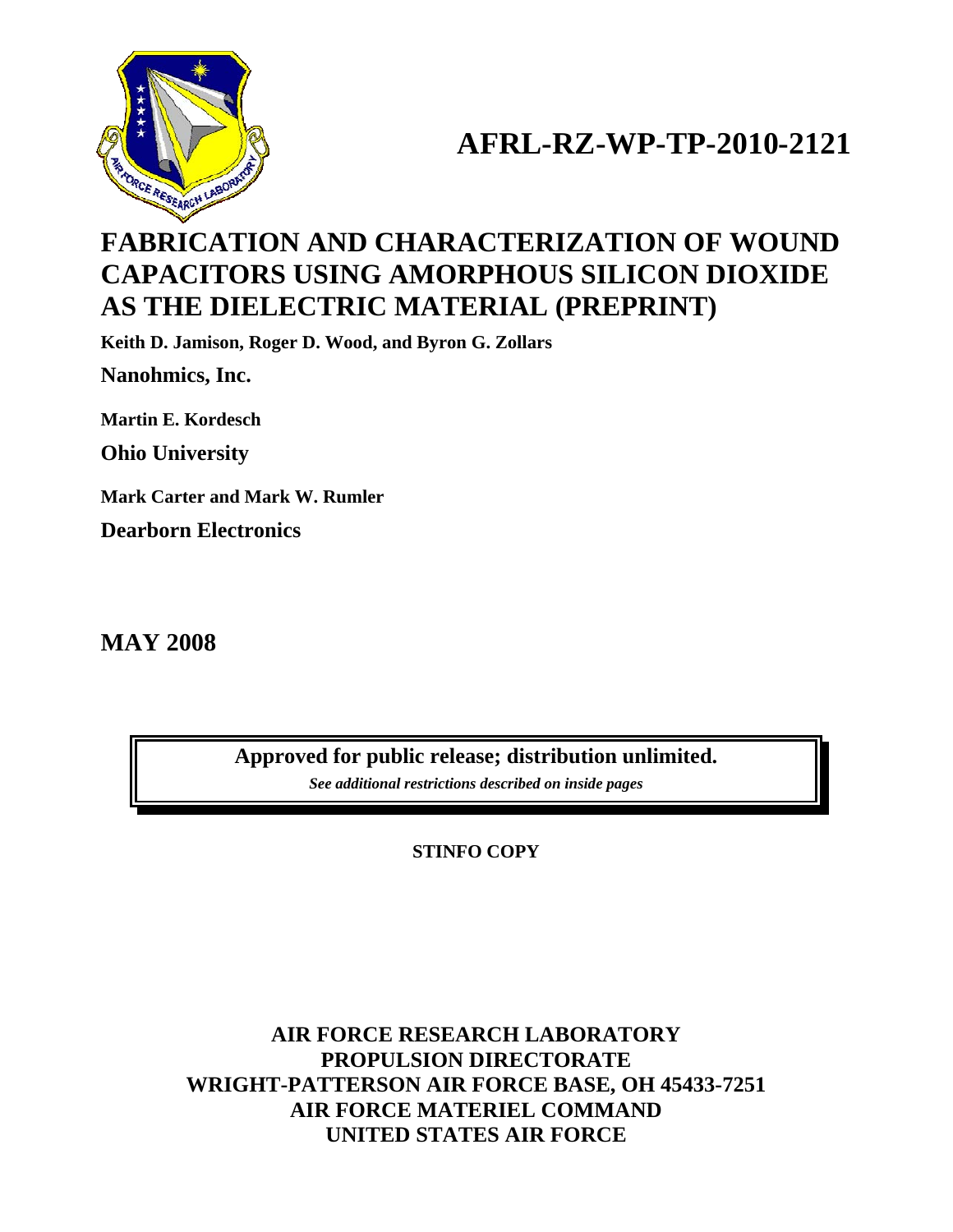|                                                                                                                                                                                                                                                                                                                                                                                                                                                                                                                                                                                                                                                                                                                                                                                                                                                                                                                                                                    | <b>REPORT DOCUMENTATION PAGE</b>                                                                                                                                                                                                            | Form Approved<br>OMB No. 0704-0188                                                                                                                                         |                                                                                                                                                                                                  |                              |                                                    |                            |                                                                                                                                                                                                                                                                                                                                                                                                                                                                                                                                                                                                                                                                                                                                                                                                                                                                                                                                                                      |  |  |  |  |
|--------------------------------------------------------------------------------------------------------------------------------------------------------------------------------------------------------------------------------------------------------------------------------------------------------------------------------------------------------------------------------------------------------------------------------------------------------------------------------------------------------------------------------------------------------------------------------------------------------------------------------------------------------------------------------------------------------------------------------------------------------------------------------------------------------------------------------------------------------------------------------------------------------------------------------------------------------------------|---------------------------------------------------------------------------------------------------------------------------------------------------------------------------------------------------------------------------------------------|----------------------------------------------------------------------------------------------------------------------------------------------------------------------------|--------------------------------------------------------------------------------------------------------------------------------------------------------------------------------------------------|------------------------------|----------------------------------------------------|----------------------------|----------------------------------------------------------------------------------------------------------------------------------------------------------------------------------------------------------------------------------------------------------------------------------------------------------------------------------------------------------------------------------------------------------------------------------------------------------------------------------------------------------------------------------------------------------------------------------------------------------------------------------------------------------------------------------------------------------------------------------------------------------------------------------------------------------------------------------------------------------------------------------------------------------------------------------------------------------------------|--|--|--|--|
| The public reporting burden for this collection of information is estimated to average 1 hour per response, including the time for reviewing instructions, searching existing data sources, gathering and<br>maintaining the data needed, and completing and reviewing the collection of information. Send comments regarding this burden estimate or any other aspect of this collection of information, including<br>suggestions for reducing this burden, to Department of Defense, Washington Headquarters Services, Directorate for Information Operations and Reports (0704-0188), 1215 Jefferson Davis Highway, Suite<br>1204, Arlington, VA 22202-4302. Respondents should be aware that notwithstanding any other provision of law, no person shall be subject to any penalty for failing to comply with a collection of information if it<br>does not display a currently valid OMB control number. PLEASE DO NOT RETURN YOUR FORM TO THE ABOVE ADDRESS. |                                                                                                                                                                                                                                             |                                                                                                                                                                            |                                                                                                                                                                                                  |                              |                                                    |                            |                                                                                                                                                                                                                                                                                                                                                                                                                                                                                                                                                                                                                                                                                                                                                                                                                                                                                                                                                                      |  |  |  |  |
| <b>May 2008</b>                                                                                                                                                                                                                                                                                                                                                                                                                                                                                                                                                                                                                                                                                                                                                                                                                                                                                                                                                    | 1. REPORT DATE (DD-MM-YY)                                                                                                                                                                                                                   |                                                                                                                                                                            | 3. DATES COVERED (From - To)<br>01 December 2007 - 07 May 2008                                                                                                                                   |                              |                                                    |                            |                                                                                                                                                                                                                                                                                                                                                                                                                                                                                                                                                                                                                                                                                                                                                                                                                                                                                                                                                                      |  |  |  |  |
| <b>4. TITLE AND SUBTITLE</b><br>(PREPRINT)                                                                                                                                                                                                                                                                                                                                                                                                                                                                                                                                                                                                                                                                                                                                                                                                                                                                                                                         | <b>FABRICATION AND CHARACTERIZATION OF WOUND CAPACITORS</b><br>USING AMORPHOUS SILICON DIOXIDE AS THE DIELECTRIC MATERIAL                                                                                                                   | 5a. CONTRACT NUMBER<br>FA8650-05-C-2628<br><b>5b. GRANT NUMBER</b><br><b>5c. PROGRAM ELEMENT NUMBER</b><br>65502D                                                          |                                                                                                                                                                                                  |                              |                                                    |                            |                                                                                                                                                                                                                                                                                                                                                                                                                                                                                                                                                                                                                                                                                                                                                                                                                                                                                                                                                                      |  |  |  |  |
| 6. AUTHOR(S)                                                                                                                                                                                                                                                                                                                                                                                                                                                                                                                                                                                                                                                                                                                                                                                                                                                                                                                                                       | Keith D. Jamison, Roger D. Wood, and Byron G. Zollars (Nanohmics, Inc.)<br>Martin E. Kordesch (Ohio University)<br>Mark Carter and Mark W. Rumler (Dearborn Electronics)                                                                    | <b>5d. PROJECT NUMBER</b><br>0605<br><b>5e. TASK NUMBER</b><br><b>PP</b><br><b>5f. WORK UNIT NUMBER</b><br>0605PP0V                                                        |                                                                                                                                                                                                  |                              |                                                    |                            |                                                                                                                                                                                                                                                                                                                                                                                                                                                                                                                                                                                                                                                                                                                                                                                                                                                                                                                                                                      |  |  |  |  |
| Nanohmics, Inc.<br>Austin, TX 78741                                                                                                                                                                                                                                                                                                                                                                                                                                                                                                                                                                                                                                                                                                                                                                                                                                                                                                                                | 6201 East Oltorf Street, Suite 400                                                                                                                                                                                                          |                                                                                                                                                                            | 7. PERFORMING ORGANIZATION NAME(S) AND ADDRESS(ES)<br>Ohio University<br>Department of Physics<br>Athens, OH 45701<br><b>Dearborn Electronics</b><br>1221 N. Highway 17-92<br>Longwood, FL 32750 |                              | 8. PERFORMING ORGANIZATION<br><b>REPORT NUMBER</b> |                            |                                                                                                                                                                                                                                                                                                                                                                                                                                                                                                                                                                                                                                                                                                                                                                                                                                                                                                                                                                      |  |  |  |  |
|                                                                                                                                                                                                                                                                                                                                                                                                                                                                                                                                                                                                                                                                                                                                                                                                                                                                                                                                                                    | 9. SPONSORING/MONITORING AGENCY NAME(S) AND ADDRESS(ES)<br>Air Force Research Laboratory<br><b>Propulsion Directorate</b><br>Wright-Patterson Air Force Base, OH 45433-7251<br>Air Force Materiel Command<br><b>United States Air Force</b> | <b>10. SPONSORING/MONITORING</b><br><b>AGENCY ACRONYM(S)</b><br><b>AFRL/RZPE</b><br>11. SPONSORING/MONITORING<br><b>AGENCY REPORT NUMBER(S)</b><br>AFRL-RZ-WP-TP-2010-2121 |                                                                                                                                                                                                  |                              |                                                    |                            |                                                                                                                                                                                                                                                                                                                                                                                                                                                                                                                                                                                                                                                                                                                                                                                                                                                                                                                                                                      |  |  |  |  |
|                                                                                                                                                                                                                                                                                                                                                                                                                                                                                                                                                                                                                                                                                                                                                                                                                                                                                                                                                                    |                                                                                                                                                                                                                                             | <b>12. DISTRIBUTION/AVAILABILITY STATEMENT</b><br>Approved for public release; distribution unlimited.                                                                     |                                                                                                                                                                                                  |                              |                                                    |                            |                                                                                                                                                                                                                                                                                                                                                                                                                                                                                                                                                                                                                                                                                                                                                                                                                                                                                                                                                                      |  |  |  |  |
| <b>13. SUPPLEMENTARY NOTES</b><br>Conference paper submitted to the Proceedings of the High Temperature Electronics (HiTEC 2010) Conference held May 12 - 15,<br>2008 in Albuquerque, NM. PA Case Number: 88ABW-2009-3191, 07 May 2008. Paper contains color.<br>This work was funded in whole or in part by Department of the Air Force contract FA8650-05-C-2628. The U.S. Government has<br>for itself and others acting on its behalf an unlimited, paid-up, nonexclusive, irrevocable worldwide license to use, modify,<br>reproduce, release, perform, display, or disclose the work by or on behalf of the U.S. Government.                                                                                                                                                                                                                                                                                                                                 |                                                                                                                                                                                                                                             |                                                                                                                                                                            |                                                                                                                                                                                                  |                              |                                                    |                            |                                                                                                                                                                                                                                                                                                                                                                                                                                                                                                                                                                                                                                                                                                                                                                                                                                                                                                                                                                      |  |  |  |  |
| 14. ABSTRACT                                                                                                                                                                                                                                                                                                                                                                                                                                                                                                                                                                                                                                                                                                                                                                                                                                                                                                                                                       |                                                                                                                                                                                                                                             |                                                                                                                                                                            | 5 10 J/cm <sup>3</sup> range are theoretically attainable using these materials and fabrication geometries.                                                                                      |                              |                                                    |                            | Capacitors that perform well at temperatures exceeding 200°C and have energy densities in excess of 5 J/cm <sup>3</sup> are an enabling<br>technology for many applications in automotive, geophysical exploration, aerospace, and the military. To address this need<br>Nanohmics has been developing high energy density, temperature-stable film capacitors fabricated using amorphous silicon dioxide<br>as the dielectric material. Fabrication begins with the deposition of $\sim 0.4 \mu$ m silicon dioxide films on both sides of a 6-12 $\mu$ m<br>metalized flexible polymer substrate to form dielectric-coated electrodes. Next, two coated electrodes are wound together into a<br>cylindrical shape to produce a capacitor. Measurements indicate that capacitors fabricated using amorphous silicon dioxide<br>dielectric has stable capacitance, dissipation factor, and breakdown threshold over a wide temperature range. Energy densities in the |  |  |  |  |
| <b>15. SUBJECT TERMS</b><br>capacitor, dissipation factor, breakdown threshold, silicon dioxide, and dielectric                                                                                                                                                                                                                                                                                                                                                                                                                                                                                                                                                                                                                                                                                                                                                                                                                                                    |                                                                                                                                                                                                                                             |                                                                                                                                                                            |                                                                                                                                                                                                  |                              |                                                    |                            |                                                                                                                                                                                                                                                                                                                                                                                                                                                                                                                                                                                                                                                                                                                                                                                                                                                                                                                                                                      |  |  |  |  |
| a. REPORT<br>Unclassified                                                                                                                                                                                                                                                                                                                                                                                                                                                                                                                                                                                                                                                                                                                                                                                                                                                                                                                                          | <b>16. SECURITY CLASSIFICATION OF:</b><br><b>b. ABSTRACT</b><br>Unclassified                                                                                                                                                                | <b>c. THIS PAGE</b><br>Unclassified                                                                                                                                        | <b>17. LIMITATION</b><br>OF ABSTRACT:<br><b>SAR</b>                                                                                                                                              | 18. NUMBER<br>OF PAGES<br>10 |                                                    | Jeffery T. Stricker<br>N/A | 19a. NAME OF RESPONSIBLE PERSON (Monitor)<br>19b. TELEPHONE NUMBER (Include Area Code)                                                                                                                                                                                                                                                                                                                                                                                                                                                                                                                                                                                                                                                                                                                                                                                                                                                                               |  |  |  |  |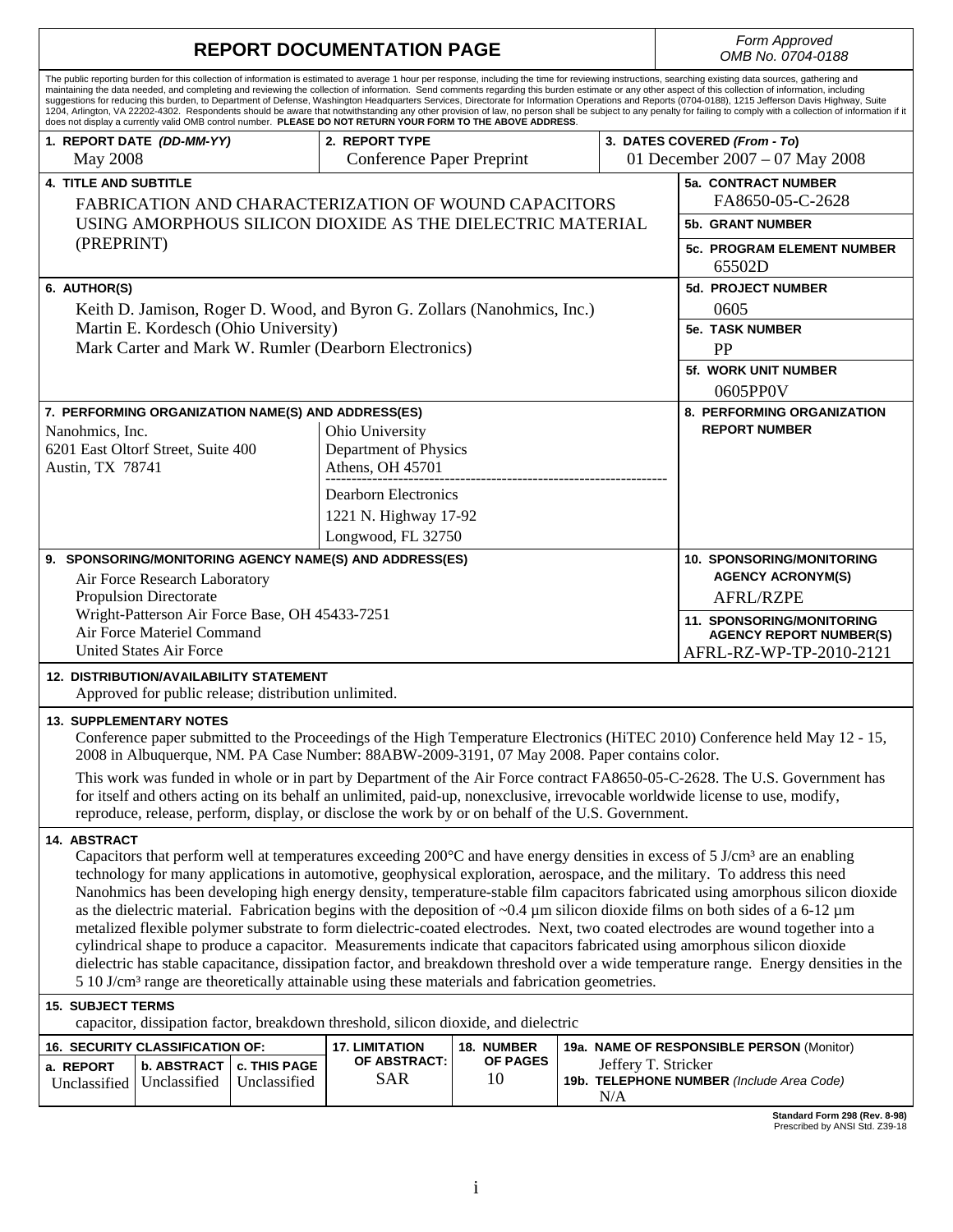# Fabrication and Characterization of Wound Capacitors using Amorphous Silicon Dioxide as the Dielectric Material

Keith D. Jamison, Roger D. Wood, and Byron G. Zollars, Nanohmics, Inc., 6201 East Oltorf St, Suite 400, Austin, TX 78741

Tel: 512-349-7987, FAX 512-389-9990 kjamison@nanohmics.com

Martin E. Kordesch, Department of Physics, Ohio University, Athens, Ohio, 45701

Mark Carter, Mark W. Rumler, Dearborn Electronics, 1221 N. Highway 17-92, Longwood, FL 32750

## **Abstract**

Capacitors that perform well at temperatures exceeding 200°C and have energy densities in excess of 5 J/cm<sup>3</sup> are an *enabling technology for many applications in automotive, geophysical exploration, aerospace, and the military. To address this need Nanohmics has been developing high energy density, temperature-stable film capacitors fabricated using amorphous silicon dioxide as the dielectric material. Fabrication begins with the deposition of ~0.4 µm silicon dioxide films on both sides of a 6-12 µm metalized flexible polymer substrate to form dielectriccoated electrodes. Next, two coated electrodes are wound together into a cylindrical shape to produce a capacitor. Measurements indicate that capacitors fabricated using amorphous silicon dioxide dielectric has stable capacitance, dissipation factor, and breakdown threshold over a wide temperature range. Energy densities in the 5-10 J/cm<sup>3</sup> range are theoretically attainable using these materials and fabrication geometries.* 

### **Introduction**

One of the most critical components for electronic systems is the capacitor. Even though a capacitor is generally thought of as an inexpensive passive component, its ubiquity in electrical energy storage, filtering, and power conversion, and its tendency to fail catastrophically, emphasize the need for more stable and reliable devices across the electronics spectrum. This is especially true for critical applications and operation at elevated temperatures. The key to producing highly reliable and stable capacitors is through improvements in the capacitor dielectric.

Previous studies have been made on diamond like carbon [1] and oxynitrides [2] to identify alternative dielectrics for fabrication of film capacitors. In this paper we present the results from a study of the use of flexible amorphous silicon dioxide as an alternative dielectric to polymer films in the

fabrication of high energy density, non-polar, wound film capacitors. Amorphous silicon dioxide has a higher dielectric constant, better breakdown strength, and is more temperature stable than its polymer counterparts. This allows capacitors fabricated using silicon dioxide as the dielectric to achieve high energy densities with consistent operational properties over a large temperature range and in harsh environments found in many electronic devices. By increasing the breakdown strength and dielectric constant compared to traditional polymer dielectrics, wound film capacitors can be made smaller, thereby reducing the weight and size of many electrical systems. In addition to decreasing the size of wound film capacitors, the temperature stability of amorphous silicon dioxide dielectrics will make capacitors made from this material compatible with the next generation of high temperature / high power electronic devices made using GaN and SiC.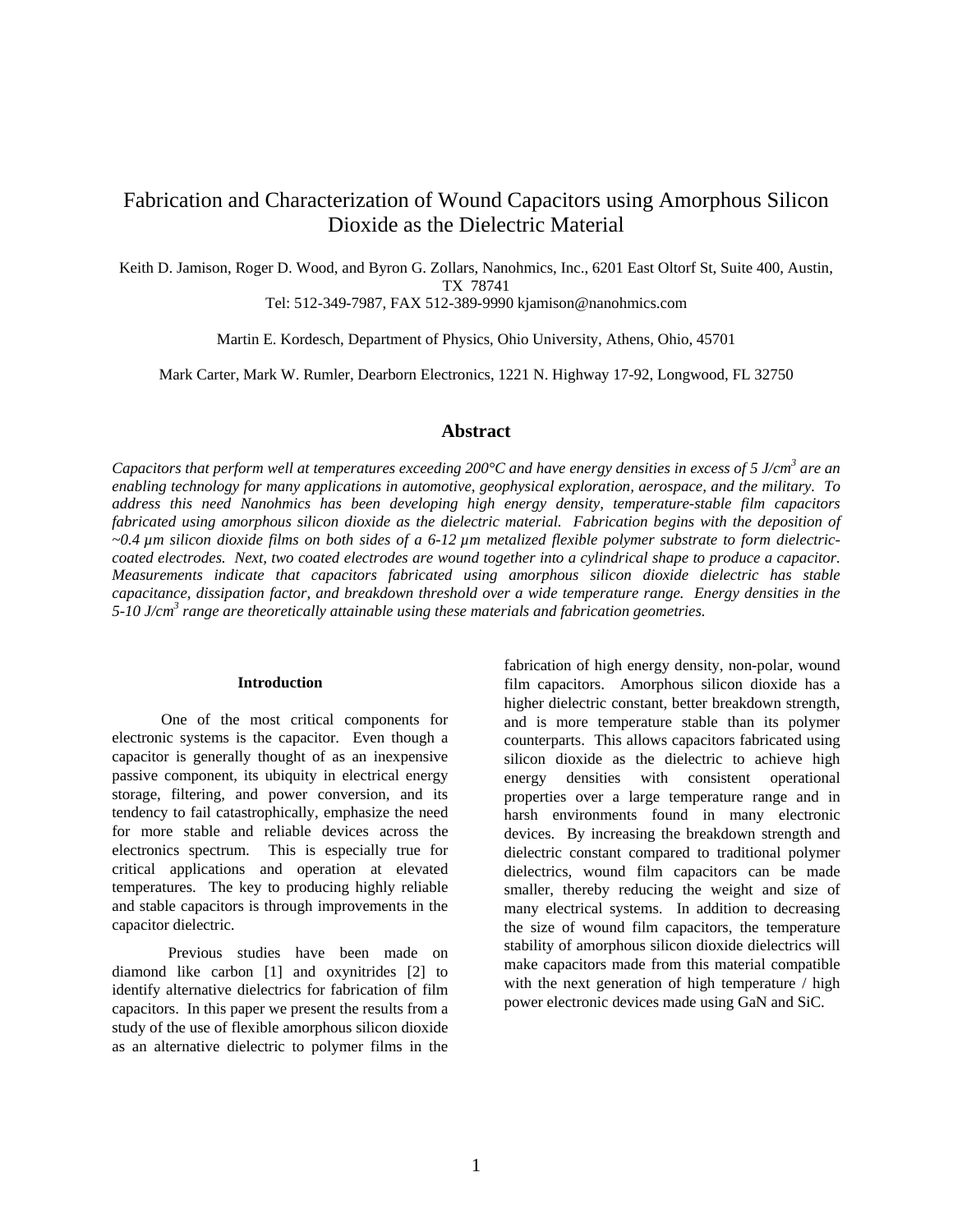### **Experimental**

In earlier work, we examined a number of dielectric materials in an effort to develop an oxide based film capacitor.[3] Of the oxide dielectrics examined in this study, amorphous silicon dioxide combined the best breakdown strength, good dielectric constant and ease of manufacture. Figure 1 shows the breakdown voltage of a  $\sim 0.8$  µm thick silicon dioxide film that was reactively sputter deposited on a metalized glass substrate for testing. The breakdown measurement was made by touching the probe tip to the surface of the dielectric and measuring the leakage current as a function of voltage.



**Figure 1**. Current vs voltage measurement of  $\sim 0.8$  µm silicon dioxide film showing the breakdown voltage of the dielectric.

#### **Thermal testing of dielectric films**

Capacitance measurements were made using the silicon dioxide films as a function of temperature to examine the temperature stability of the dielectric films. This measurement was made by placing two  $SiO<sub>2</sub>$  coated metalized kapton films on top of each other to form a ~1"x1" capacitor. The capacitance was then measured as a function of temperature using a HP 4274 LCR meter operating at 1 KHz. Figure 2 shows the capacitance and dissipation factor of this structure as a function of temperature. In this measurement the dissipation factor increases as a function of temperature while the capacitance remains constant up to the maximum temperature of the heater.



**Figure 2**. Plot of the measured capacitance and dissipation factor of  $SiO<sub>2</sub>$  dielectric on metalized kapton as a function of temperatures.

#### **Rolled Capacitor Fabrication**

To make higher value capacitors two  $SiO<sub>2</sub>$ coated metalized polymer films are stacked with a slight offset and then rolled together into a cylindrical shape. To insure that the dielectric is not damaged during the rolling process we first studied the flexibility/bendability of the component polymer /  $SiO<sub>2</sub>$  structure. This was done by taking a strip of the flexible metalized polymer substrate coated with a  $0.7$  micron thick amorphous  $SiO<sub>2</sub>$  film on each side of the substrate and wrapping it around mandrels of different diameters ranging from 1/2" to 1/8", then unwinding and inspecting the dielectric film. Optical and SEM examination of the material after unrolling showed that the  $SiO<sub>2</sub>$  film is continuous and shows no cracking or other defects until the mandrel diameter was smaller than  $\sim 3/16$ ". Samples wound around the 1/8" mandrel showed cracking when unwound and inspected. The cracking was primarily on the outside of the films indicating that tensile stress was excessive during winding onto such a small diameter mandrel. Figure 3 shows an SEM micrograph of a  $SiO<sub>2</sub>$  coated metalized film wrapped around a  $3/8$ " mandrel.

To fabricate the wound film capacitors, a thin (2 to 9 micron) polymer web with a metal coating on both sides is used as the starting electrode. Next. a thin  $\left(\frac{1}{1} \mu m\right)$  layer of SiO<sub>2</sub> is sputter deposited on both sides of the electrode using a custom build web coater. The thin metal coated polymer film serves as a flexible electrode that maintains the clearing properties of traditional wound capacitors. To assemble the capacitor, two such coated electrodes are placed together, slightly offset, and wound into a cylinder. Using this method the capacitance of the device is determined by the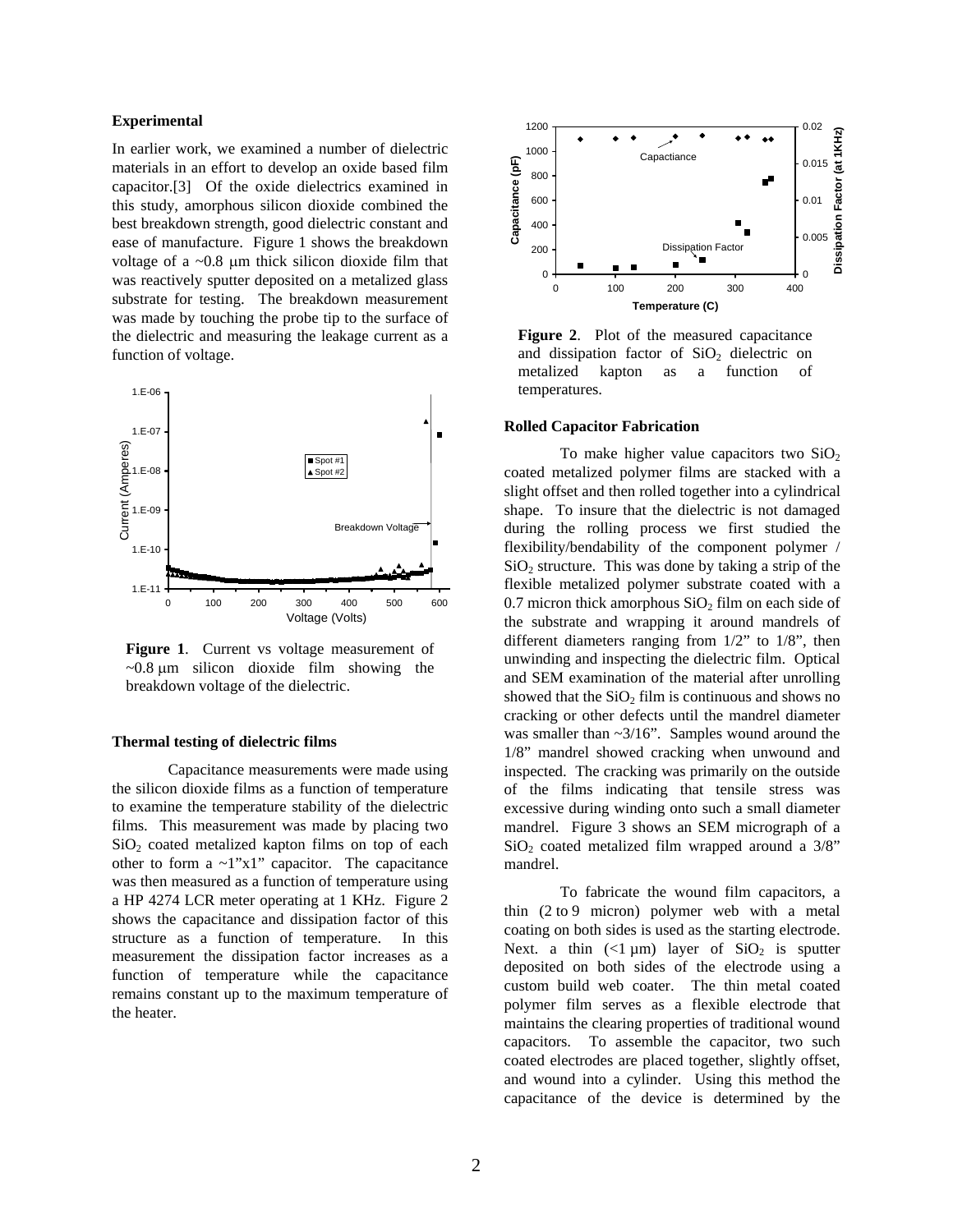

1mm<br>820 dielectric on metalized film outside 30x

**Figure 3.** SEM micrograph of a  $SiO<sub>2</sub>$  coated metalized polymer substrate wrapped around a 3/8" mandrel. The SEM showed that no cracking of the film occurred during winding.

thickness and dielectric constant of the deposited  $SiO<sub>2</sub>$ . The metalized polymer web serves as a support structure for the electrodes and should be as thin as possible to maximize energy density. Figure 4 shows the web coating system used to produce the  $SiO<sub>2</sub>$ coated electrodes and Figure 5 shows capacitors wound from this film at Dearborn Electronics.



**Figure 4**. Picture of the custom built web coating system.



**Figure 5**. Picture of pre-packaged capacitor cores after winding the  $SiO<sub>2</sub>$  coated metalized polyester electrodes.

#### **Capacitor testing and discussion**

The initial test capacitors were made using  $\sim 0.3 \mu$ m of SiO<sub>2</sub> sputter deposited on each side of a metalized polyester film. Unfortunately problems with the polyester substrate shrinking at temperatures above  $70^{\circ}$ C caused the  $SiO<sub>2</sub>$  dielectric to crack when the capacitor cores were processed through end spray during the packaging process. Preliminary test data were obtained using conductive epoxy as the end electrical contacts. Figure 6 shows the capacitance and leakage current of the test capacitors as a function of time with a continuous DC bias voltage. The capacitors operated and cleared well up to 100 VDC. Failures began to occur when the voltage was increased to 150 VDC after 1800 hours of testing at 100 VDC.

As noted earlier, the initial test capacitors used metalized polyester for the internal electrodes. This choice of polymer proved to be the biggest issue in fabricating a high performance, high temperature capacitor. The polyester shrinks considerably  $(>1\%)$ at temperatures above 70 $\degree$ C which causes the SiO<sub>2</sub> dielectric to crack and fail at these temperatures. To eliminate this problem we have switched to a 12 micron thick metalized polyimide substrate instead of metalized polyester.